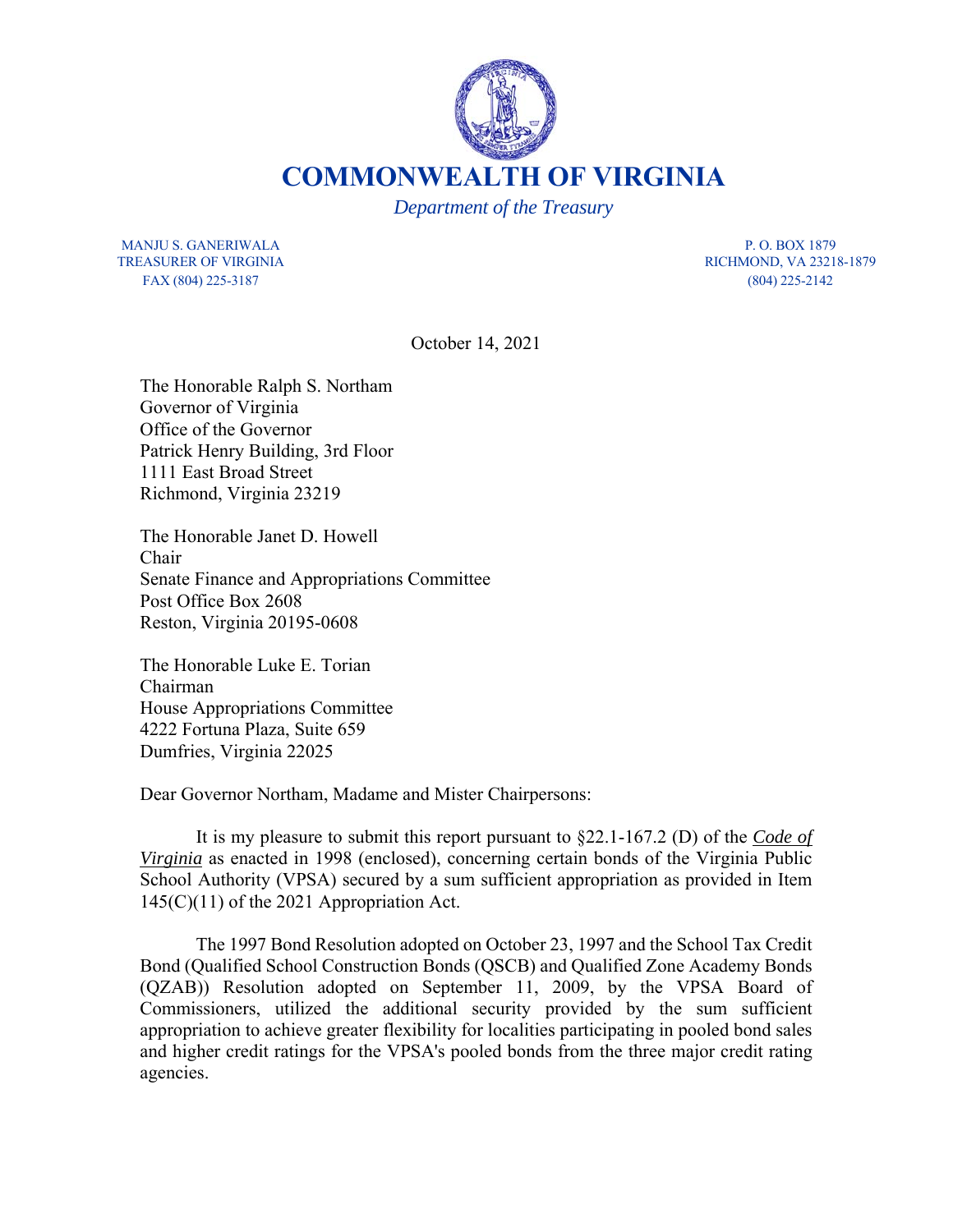Governor Northam, Madame and Mister Chairpersons October 14, 2021 Page 2

During the fiscal year ended June 30, 2021, the VPSA issued four additional series of school financing bonds under the 1997 Resolution and no additional series of QZABs under the 2009 Resolution. Accordingly, as of June 30, 2021, the total amount of the Authority's outstanding 1997 Resolution and School Tax Credit Bonds as described in §22.1-167.2 (D) of the Code of Virginia was \$2,686,576,000.

Respectfully submitted,

Benniell, France

Bonnie M. France Chair, Virginia Public School Authority

Enclosure

 $c$ :

The Honorable K. Joseph Flores Secretary of Finance Commissioners, Virginia Public School Authority